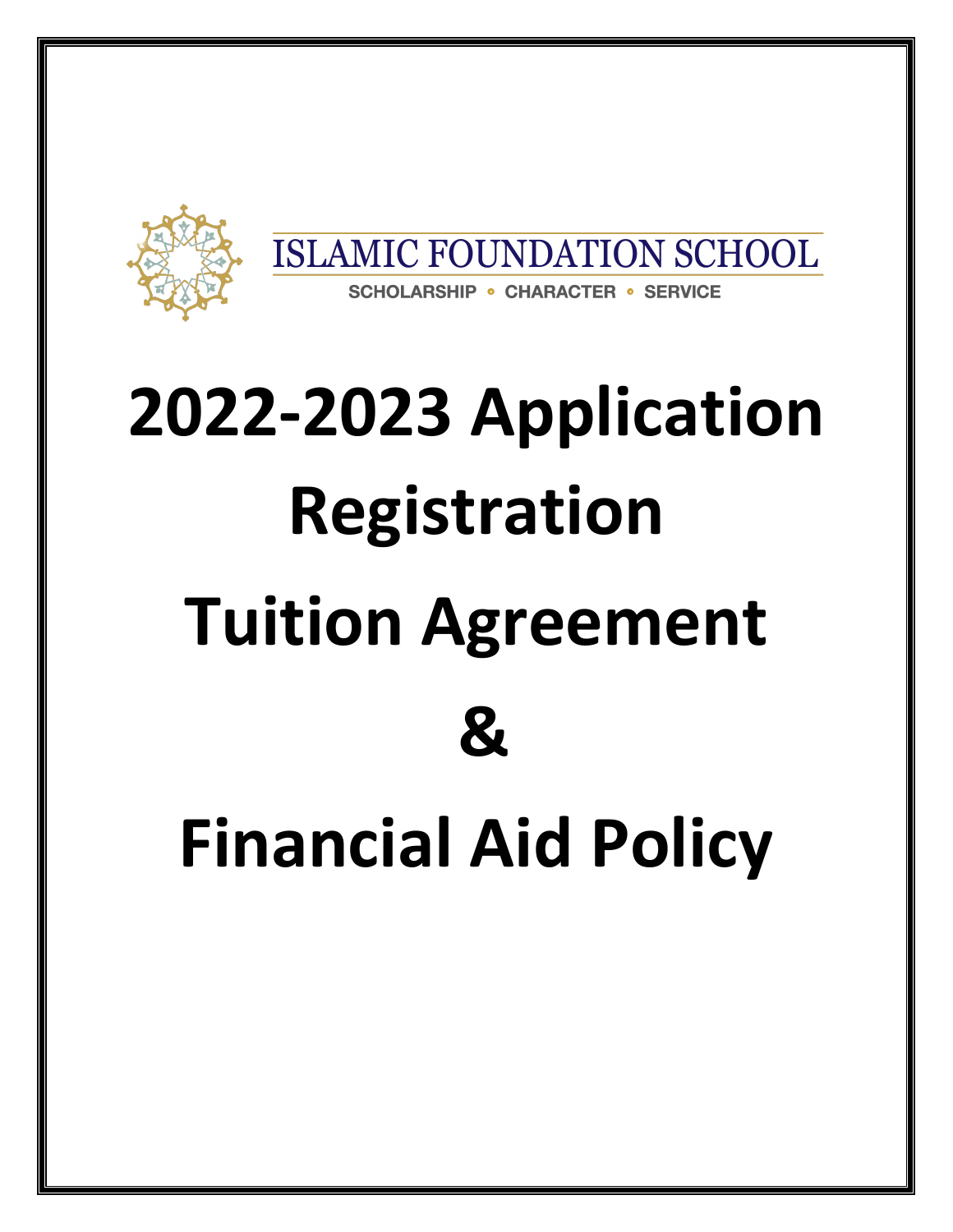**Islamic Foundation School (IFS) Administration is pleased that you are considering reenrolling or enrolling your children at IFS. This packet is designed for returning and new families to IFS. Please read this packet carefully and if you have any questions, please contact the school office at 630-941-8800 ext. 1000 .**

### **A. Conditions of Admission and Retention**

• To be considered for admission for a new student, the child must reach the appropriate age for their grade by September 30th. Any student's birthdate that occurs after September 30<sup>th</sup> will not be eligible for enrollment until the next school year.

| <b>GRADE LEVEL</b> | AGE |
|--------------------|-----|
| <b>PRE-SCHOOL</b>  | ર   |
| PRE-KINDERGARTEN   |     |
| KINDERGARTEN       | 5   |
| <b>FIRST GRADE</b> |     |

- All new students to IFS may be subject to taking the academic placement exam depending upon availability of satisfactory academic/behavioral records from the prior school.
- Returning students are required to have a satisfactory academic/behavioral record and must have been cleared for re-enrollment to IFS.
- Returning students will not be considered for re-enrollment if their financial accounts are delinquent. There is no guarantee that a seat will be available for a student in the next grade if the delinquency is not cured in a timely manner.

#### **B. Application Fees for New Students**

Please note that payment of the Online Application (applicable to New Students only in the amount of \$50) does not guarantee a seat or admission in the school.

#### **ONLINE APPLICATION FEE**

• Mandatory and non-refundable for all new student applications in the amount of \$50

#### **PLACEMENT EXAMINATION**

• Mandatory and non-refundable for all new student applications in the amount of \$25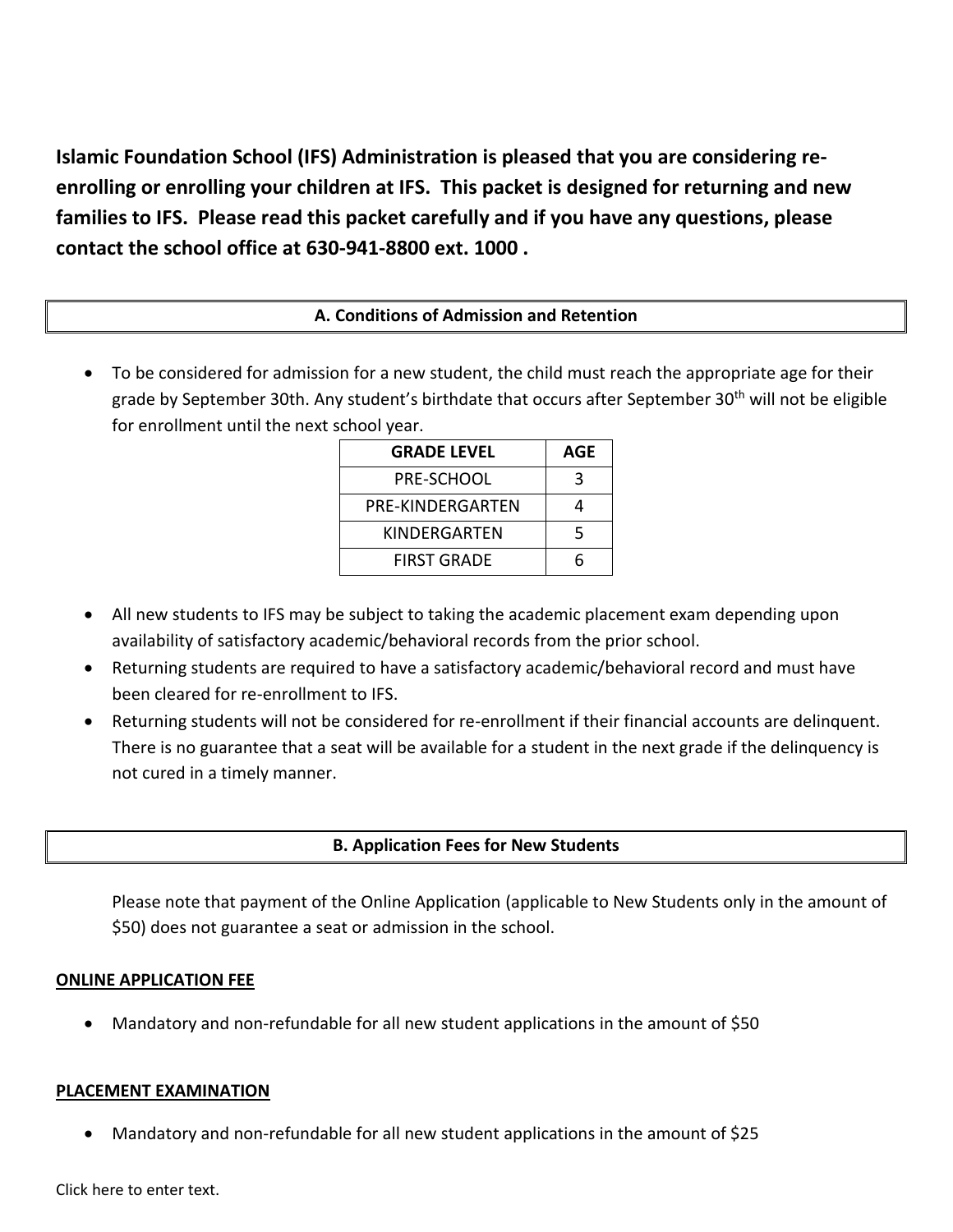#### **C. 2022-2023 REGISTRATION FEES**

All Registration Fees are paid through RenWeb. In order to access payment for the Registration Fees, an Online Enrollment Packet must be submitted.

# **REGISTRATION FEES = Administration fee + Resource fee + Lab fees**

| <b>Breakdown of Registration Fees</b> |                                                                    |                                                            |                                                   |                         |             |                                  |
|---------------------------------------|--------------------------------------------------------------------|------------------------------------------------------------|---------------------------------------------------|-------------------------|-------------|----------------------------------|
|                                       | <b>Administration Fees</b>                                         |                                                            |                                                   | <b>Resource</b><br>Fees | Lab<br>Fees | <b>Graduation</b><br><b>Fees</b> |
| <b>Grade</b><br><b>Level</b>          | <b>Early Registration</b><br>February $22nd$ -<br>March 31st, 2022 | <b>Open Registration</b><br>April $1st$ –<br>June 30, 2022 | <b>Registration</b><br>July 1st, 2022,<br>onwards |                         |             |                                  |
| PS & PK                               | \$0                                                                | \$200                                                      | \$300                                             | \$275                   | \$0         | $\theta$                         |
| $KG^{*-5^{th}}$                       | \$0                                                                | \$200                                                      | \$300                                             | \$325                   | \$0         | \$125<br>*KG Only                |
| $6^{th} - 8^{th*}$                    | \$0                                                                | \$200                                                      | \$300                                             | \$250                   | \$125       | \$150<br>*8 <sup>th</sup> Only   |
| $9^{th} - 12^{th*}$                   | \$0                                                                | \$200                                                      | \$300                                             | \$200                   | \$125       | \$150<br>$*12th$ Only            |
| FT-Hifdh                              | \$125                                                              | \$125                                                      | \$125                                             | \$0                     | \$0         |                                  |

#### **HOW TO DETERMINE THE REGISTRATION FEES DUE?**

- **PRE-SCHOOL & PK:** Administration Fee + Resource Fee
- **KG:** Administration Fee + Resource Fee + Graduation Fee
- **1 st – 5 th GRADE:** Administration Fee + Resource Fee
- **6 th , 7th 9 th and 11th GRADE:** Administration Fee + Resource Fee + Lab Fee
- **8 th and 12th GRADE**: Administration Fee + Resource Fee + Lab Fee + Graduation Fee
- **FT-HIFDH:** Administration Fee

#### **REGISTRATION FEES ARE NOT DISCOUNTED AND DUE IN FULL WITH THE ONLINE ENROLLMENT PACKET**

#### **ADMINISTRATION FEE:** Non-refundable

**RESOURCE and LAB FEE:** Refundable at a reduced amount of 50% if student is withdrawn **by June 30, 2022**. All refund requests must be submitted in writing indicating the reason for withdrawal. **No refunds after June 30, 2022. Refund requests will be processed within 45 days of the request.**

- Covers:
	- o Classroom teaching resources and supplies
	- o Textbooks for Elementary Students
	- o All students use of technology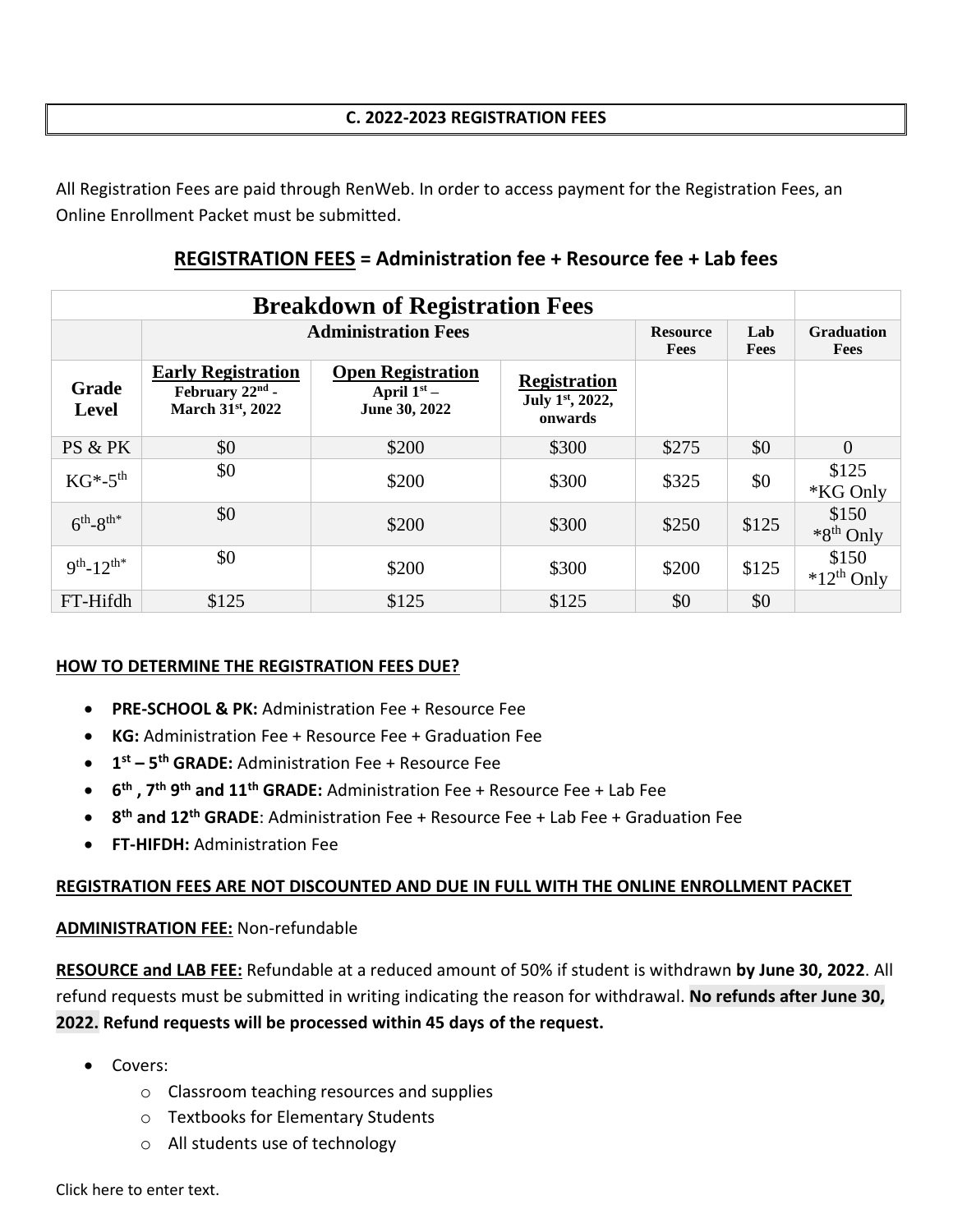- o 1:1 Device
- o All student software applications
- o All student competitions
- o One yearbook per family
- Does **not** cover:
	- o Textbooks Middle school and High school students need to purchase their own textbooks.

Please note that the payment of Registration Fee does not guarantee a seat or admission at IFS. **IFS will refund the Resource and Lab fees if a student is not admitted to school due to unavailability of a seat**.

#### **D. 2022-2023 TUITION**

#### **ANNUAL TUITION RATES:**

Parents / Guarantors are expected to pay the full tuition **irrespective of early withdrawal or extended leave/absence** from the school.

|                                           | <b>AMOUNT PER STUDENT</b><br>Tuition fees are based upon a 10-month period for which |
|-------------------------------------------|--------------------------------------------------------------------------------------|
| <b>GRADE</b>                              | the regular academic year is in session.                                             |
| PRE-SCHOOL & PRE-K (Half-Day: 8am-12pm)   | \$5,600                                                                              |
| PRE-SCHOOL & PRE-K (Full-Day: 8am-3:30pm) | \$7000                                                                               |
| KINDERGARTEN                              | \$6,700                                                                              |
| $1st$ GRADE - $5TH$ GRADE                 | \$7,250                                                                              |
| $6TH$ GRADE - $8TH$ GRADE                 | \$8,000                                                                              |
| $9^{TH}$ GRADE - 12 <sup>TH</sup> GRADE   | \$8,250                                                                              |
| Full-Time Hifdh*                          | \$5,700 (12-month period)                                                            |
| Dual Hifdh*                               | \$2,650 plus Tuition Amount for Grade Level                                          |
| Afterschool Hifdh                         | \$1,450                                                                              |

**\*HIFDH PROGRAM TUITION (Separate registration packet must be completed):** Please note that financial assistance or sibling discounts are not applicable for the Sacred Link Hifdh program.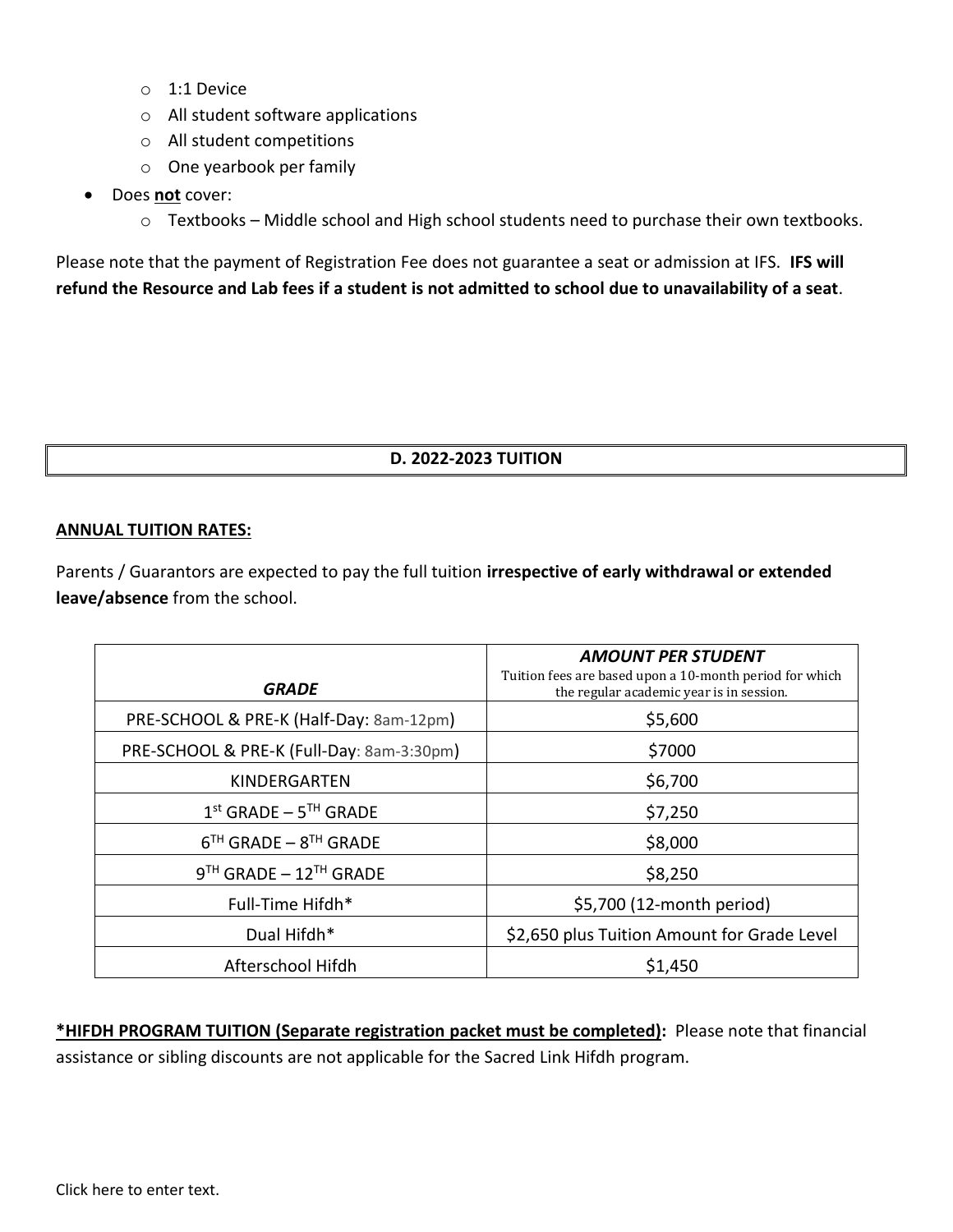#### **SIBLING DISCOUNTS:**

Families that have **two or more children** at IFS simultaneously are eligible to receive discounted tuition rates according to the chart below:

**Note: Sibling discounts are not applicable to students in Pre-School or Pre-Kindergarten.** Late registrations will be charged for the month (not partial month). Part-time attendance (upon approval from administration) will entail a minimum of 75% payment.

#### **HOW TO CALCULATE ANNUAL TUITION AMOUNT DUE:**

- 1. Begin with the highest-grade student.
- 2. Move diagonal and down to add lower grade students –OR- across for same school (ES, MS, or HS)
	- a. SAME Grade Level: Add 1<sup>st</sup> Child in the High School Grade Level  $1 + 2<sup>nd</sup>$  Child in the High School Grade Level, etc.
	- b. LOWER GRADE: Add  $1<sup>st</sup>$  Child in the High School Grade Level  $1 + 2<sup>nd</sup>$  Child in the Middle School Grade Level, etc.
- 3. Rank each child in a family from highest to lowest grade. The child in the highest grade will be the 1<sup>st</sup> child, the child in the 2<sup>nd</sup> highest grade will be the 2<sup>nd</sup> child, and so on.
- 4. **EXAMPLE**: a family with 4 children in grades 12<sup>th</sup>, 7<sup>th</sup>, KG, and Pre-K (Half-day) will have the following tuition amount due:

|                  | Grade            | Rank                    | <b>Annual Tuition Amount</b> |        |  |
|------------------|------------------|-------------------------|------------------------------|--------|--|
|                  | 12 <sup>th</sup> | $1st$ Child             | \$8,250                      |        |  |
|                  | 7th              | 2 <sup>nd</sup> Child   | \$7,200                      |        |  |
|                  | КG               | 3rd Child               | \$5,360                      |        |  |
| <u>Tuition</u>   | Pre-K (Half-Day) | Discount Not Applicable | \$5,600                      | Refund |  |
| <b>Requests:</b> | <b>TOTAL:</b>    |                         | \$26,410                     |        |  |

# **Requests:**

IFS expects to collect full annual tuition amount irrespective of early withdrawal, extended leave/absence, or

| <b>Sibling Tuition Discount Rates</b> |                       |                       |           |                       |                          |  |
|---------------------------------------|-----------------------|-----------------------|-----------|-----------------------|--------------------------|--|
|                                       |                       |                       |           |                       | 5 <sup>th</sup> Child or |  |
| <b>Grade Level</b>                    | 1 <sup>st</sup> Child | 2 <sup>nd</sup> Child | 3rd Child | 4 <sup>th</sup> Child | more                     |  |
| <b>HIGH SCHOOL</b>                    |                       |                       |           |                       |                          |  |
| Grade 9 - Grade 12                    | \$8,250               | \$7,425               | 6,600     | 5,775                 | 5,363                    |  |
| <b>MIDDLE SCHOOL</b>                  |                       |                       |           |                       |                          |  |
| Grade 6 - Grade 8                     | \$8,000               | \$7,200               | \$6,400   | \$5,600               | \$5,200                  |  |
| <b>ELEMENTARY</b>                     |                       |                       |           |                       |                          |  |
| <b>SCHOOL</b>                         |                       |                       |           |                       |                          |  |
| Grade 1 - Grade 5                     | \$7,250               | \$6,525               | \$5,800   | \$5,075               | \$4,713                  |  |
| <b>ELEMENTARY</b>                     |                       |                       |           |                       |                          |  |
| Kindergarten                          | \$6,700               | 6,030                 | \$5,360   | \$4,690               | \$4,355                  |  |

dismissal from the school. Requests for tuition refunds may be considered if (1) IFS Administration determines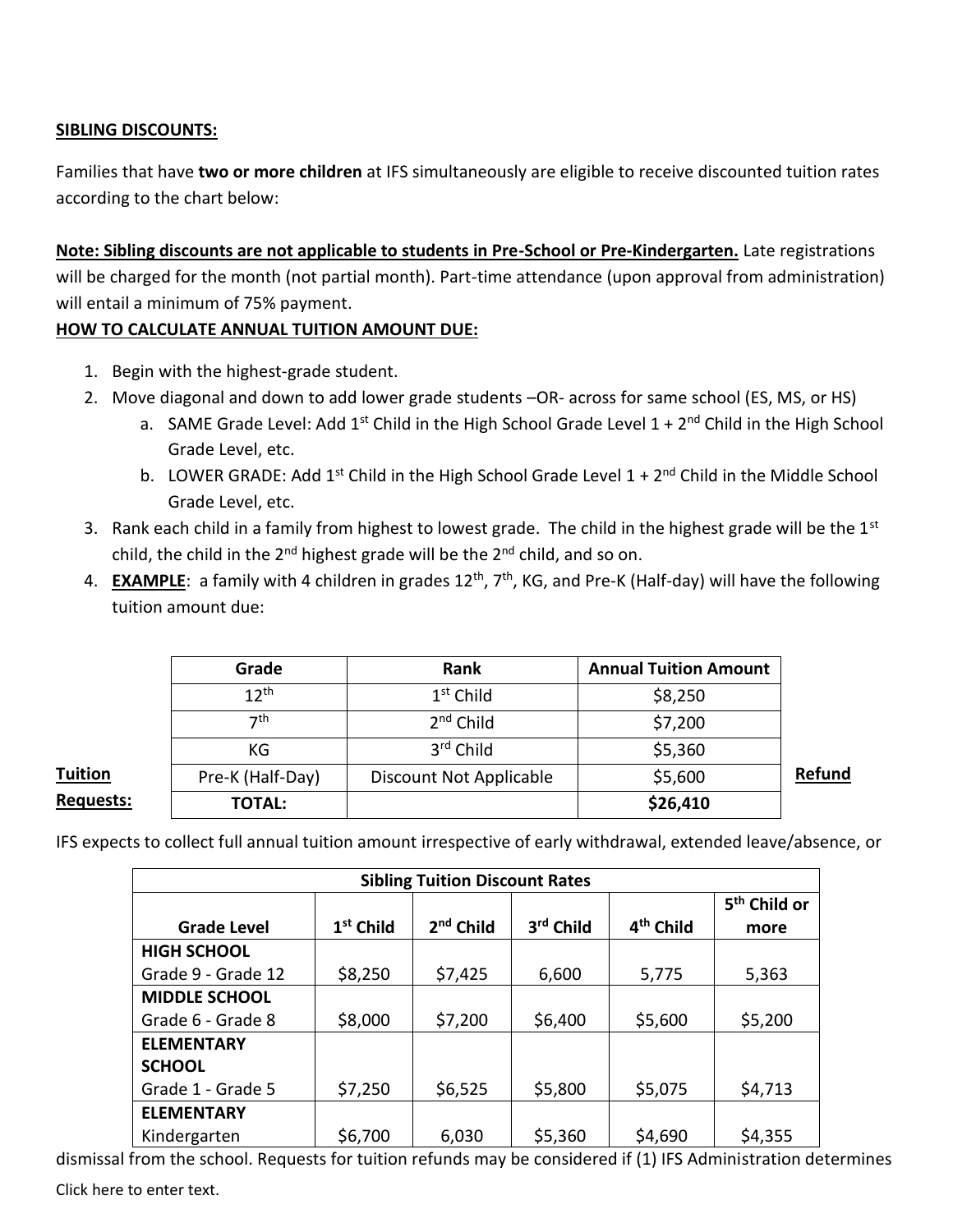that a student has special educational needs which it cannot provide, (2) extreme hardship caused due to extended period of unemployment. Any refund requests must be in writing and provide supporting details. If the request for refund is approved, the amount of refund will be determined based on the number of months a student has attended school and the amount of payments already applied to the account. The chart below provides an illustration of how the net amount due or refund due will be calculated under 3 scenarios. Please note that this chart below is for illustration purposes only; each situation will be handled on a case-by-case basis.

|                                      | Scenario 1                            | <b>Scenario 2</b> | <b>Scenario 3</b>  |  |
|--------------------------------------|---------------------------------------|-------------------|--------------------|--|
|                                      | Pre-paid annual<br>Account current in |                   | Account is 1 month |  |
|                                      | monthly payments                      | tuition           | behind in payment  |  |
| <b>Annual Tuition Due</b>            | \$8,000                               | \$8,000           | \$8,000            |  |
| <b>Monthly Tuition Amount (based</b> | \$800                                 | \$800             | \$800              |  |
| on 10 months)                        |                                       |                   |                    |  |
| Number of months student in          | 4                                     | 4                 | 4                  |  |
| <b>School</b>                        |                                       |                   |                    |  |
| <b>Adjusted Tuition Amount Due</b>   | \$3,200                               | \$3,200           | \$3,200            |  |
| <b>Amount already Paid</b>           | \$3,200                               | \$8,000           | \$2,400            |  |
| Net Amount due or refund             | \$0                                   | (Refund) \$4,800  | (Amount Due) \$800 |  |

#### **Notes:**

- 1. The number of months a student is in school will be based on the  $1<sup>st</sup>$  day of each month. For example, a student who was in school on December 1<sup>st</sup> will deem to have been in school for 4 months.
- 2. The earliest request for a refund will be considered is after November 2<sup>nd</sup>, 2022.
- 3. Refund requests will not be considered after April 1st, 2023.

#### **F. 2022-2023 PAYMENT METHODS AGREEMENT**

#### **Online Application & Placement Exam:**

New students will be required to take a placement examination. A \$25 fee will be charged for grades PS-12th and all Hifdh programs. Placement tests payments can be made by check at the local school office. Payment is due on the scheduled date of the examination.

An Online Application Fee will be required during the registration process. A \$50 charge will be required to complete the application. Payment can be made via e-check or credit card.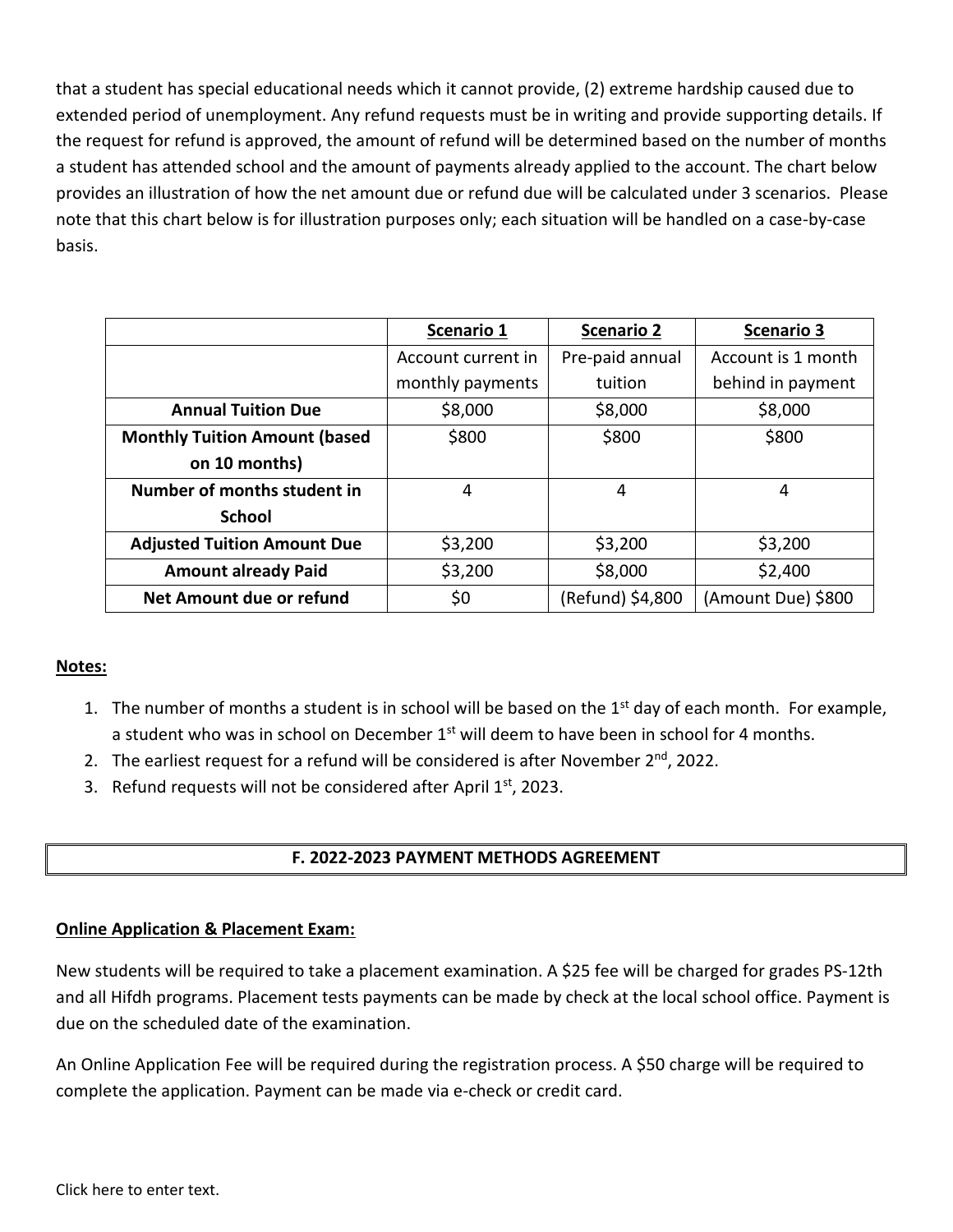**Registration Fees** must be paid through RenWeb. Payment can be made by e-check, or credit card/debit card. **Payments will NOT be accepted at the IFS Main Office.** After submitting the Registration Fee online, an option to print out a receipt will be provided.

Please note that you will have access to view payments made to Islamic Foundation School through your FACTS Family Portal. You will also find that the registration fee payment made will indicate an amount \$10 less than the actual amount you have paid. The reason for this is because a portion of the registration fees in the amount of \$10 for every student is directly paid to FACTS as a processing fee.

To illustrate, if you paid registration fees in the amount of \$500.00 for one student, your FACTS family portal will indicate a payment of \$490.00.

**Tuition payments and Incidental fees** will be processed through FACTS Management, a leading tuition management company that serves faith-based schools. Account holders have the option after enrolling with FACTS to choose the following payment options: (1) immediate full payment, (2) semi-annual payment plan, and (3) monthly payment plan over a 10-month period.

• **Enrollment in FACTS is required** for all students and the enrollment fee is pre-paid by IFS. FACTS debits the checking or savings account authorized by the account holder. Account holders have a choice to make payments through their MasterCard, Visa, or Discover. A convenience fee of 2.95% is charged for every credit card payment.

**Monthly Payment Plan:** Account holders who select a 10-month payment plan must make their first payment by September 20, 2022. Subsequent payments may be arranged on the 1<sup>st</sup>, 10<sup>th</sup>, or 20<sup>th</sup> of each month. Account holders will also have the option to make down payments.

**Other Fees (Non-Refundable):** Fees for all other activities and incidentals (e.g., extra-curricular events, special field trips, lunch, standardized tests, overdue library books, sports fees, apparel, etc.) will be the responsibility of the account holder. IFS will apply these fees to the account with FACTS. IFS will provide instructions on how to pay such fees as they are incurred. Parents may opt for "Auto Pay" through FACTS which enables incidental invoices to be debited from a designated account on the invoice due date. If Auto Pay is not selected, parents must click on the link in the invoice email sent by FACTS to pay funds by credit card, check, or checking/savings account. If certain incidental fees are not billed through FACTS, parents may be required to pay these fees at the school office.

**Special Assessments:** IFS has limited financial resources and the Islamic Foundation Board of Trustees do their best to keep the cost of education affordable while meeting ordinary operational expenses to meet the needs of the school. Islamic Foundation reserves the right to levy special assessments if required. Such assessments may be for special services (e.g., emotional/behavioral counseling), specialized technology, security, or critical emergencies. Any special assessments required will be vetted thoroughly with proper due diligence and communicated.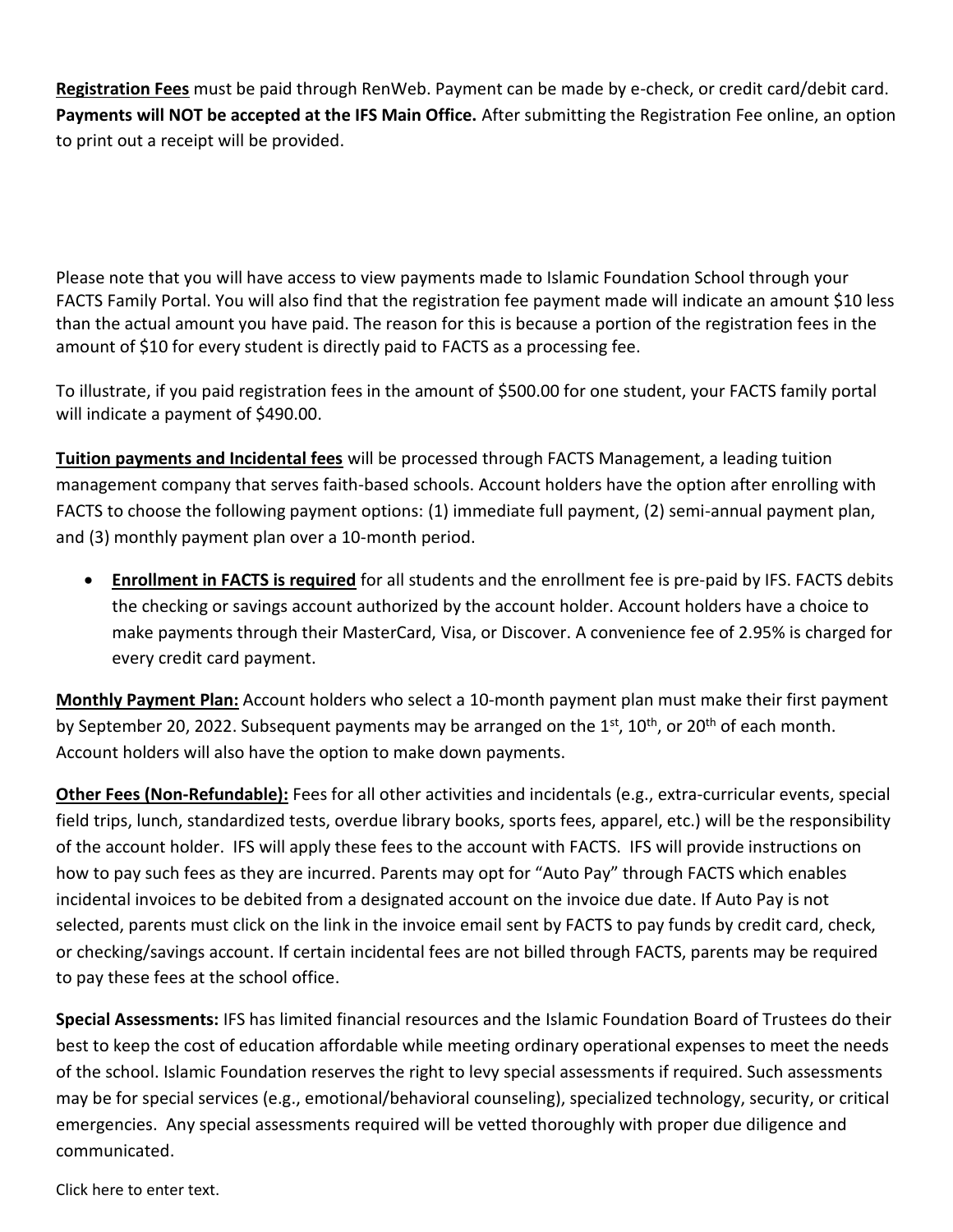#### **G. 2022-2023 FINANCIAL RESPONSIBILITY**

IFS depends on tuition, registration, and other fees as the primary source of revenues to cover the costs of educating students. Therefore, Parents, Guardians or Guarantor are expected to meet their financial obligations. In addition, we depend on donations to enhance the resources available to our students. We strongly encourage Parents and Grandparents to make charitable, tax-deductible contributions to IFS.

Parents assume full financial responsibility associated with their student's education at IFS and by signing the Online Enrollment Packet form agree to abide by the terms and conditions in this agreement. If a guarantor assumes financial responsibility for the student, the parent(s) or guardian(s) and guarantor must jointly submit a signed guarantee letter to IFS. The letter must describe the relationship between the parent(s) or guardian(s) and guarantor.

Please note that IFS utilizes third party services such as RenWeb and FACTS to administer its application, registration, and billing processes. While IFS reviews its processes regularly to ensure accuracy, administrative errors may occur. Any errors will be superseded and governed by the terms and conditions provided in this Agreement.

#### **Delinquent Tuition and Fees:**

Tuition and fees are due on the 1st, 10th, or 20th of each month through FACTS. A non-sufficient funds fee of \$30 is assessed by FACTS for each returned payment. All past due fees will be added to the tuition account.

If Parents are having difficulties in meeting their financial obligations, they are encouraged to contact the School early to discuss potential financial assistance options. Please be aware that:

- All accounts 30 days past due will result in a call from FACTS or IFS reminding you of your past due balance.
- All accounts 60 days past due will result in a call or letter from FACTS or IFS requiring the Parent to come into the school to discuss payment options.
- Student records will be withheld for delinquent accounts and will not be permitted to register for the following year.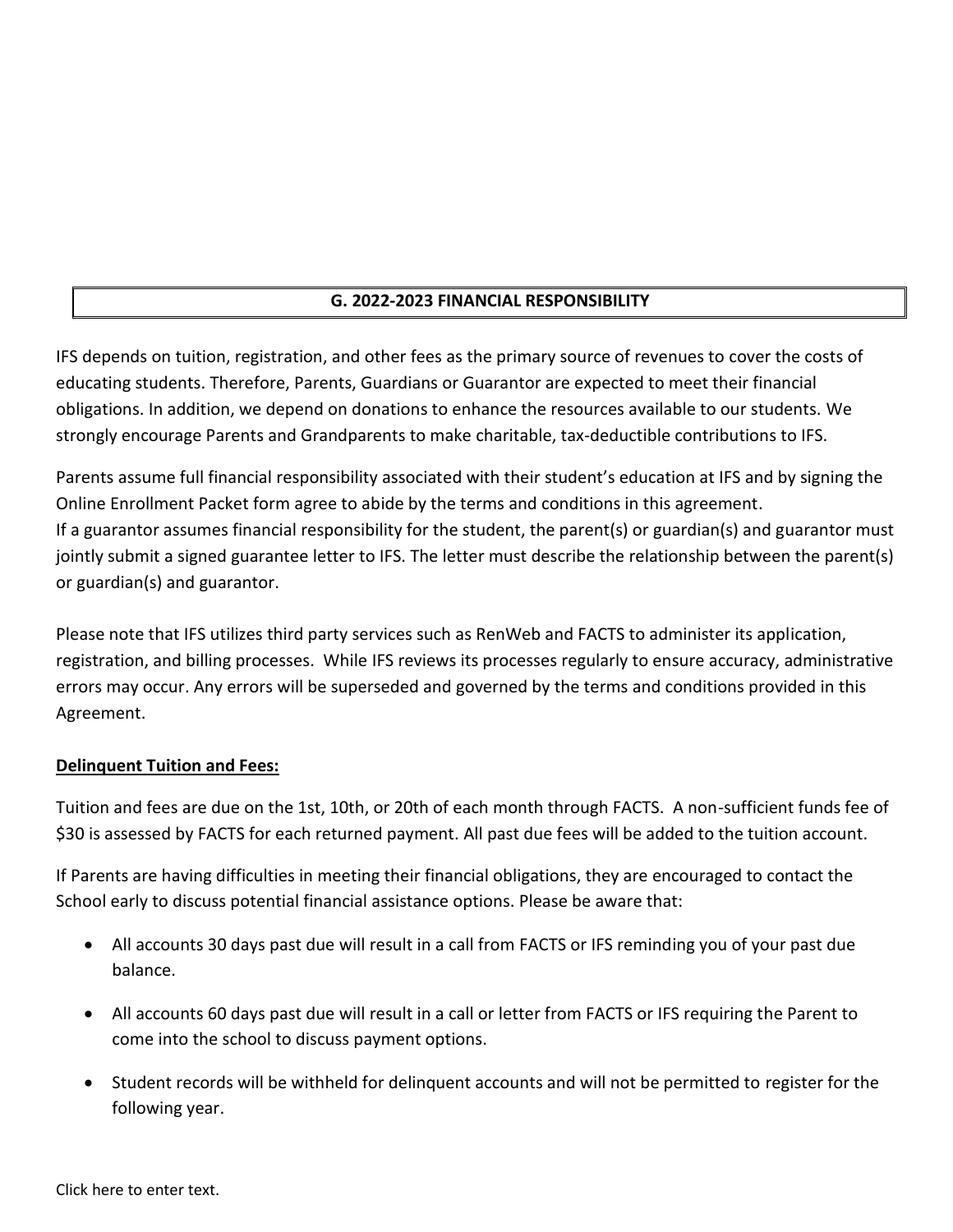• If Parents fail to address the delinquency through a mutually agreed payment plan, IFS reserves the right to terminate the student's enrollment at school. Furthermore, IFS may exercise its right to refer the account to a collection agency. If an account is transferred to a collection agency, the Parents will be responsible for all collection costs, including (but not limited to) attorneys' fees. We urge all Parents to be responsible and proactive in handling their obligations to prevent any interruption in their student's education.

#### **Notification of Admission Status:**

Registration at IFS is on a school year basis and returning families are required to re-enroll their students each academic year. No student is guaranteed re-enrollment for the following school year.

New or Returning Parents enter into a new tuition agreement with IFS through FACTS after submitting an Online Enrollment packet. By submitting the Online Enrollment packet, Parents agree that they have read and understood the terms and conditions in this Agreement.

Parents will receive an email from IFS confirming the student's enrollment after all requirements are complete and the FACTS account is setup.

# **H. 2022-2023 Financial Assistance Policy and Instructions**

If Parents feel that they will need financial assistance to cover the cost of tuition for their student, they must agree to all terms and conditions in the "IFS Financial Assistance Policy and Instructions" and submit applications as per instructions listed below. Please note that financial assistance is limited and not guaranteed to continue each academic year. Financial assistance is not available to students enrolling in Preschool, Pre-kindergarten, and Sacred Link Hifdh programs. All fees, including administration fee, resource fee, lab fee, graduation fee, and other fees are not covered by financial assistance and must be paid in full by Parents. Please note that IFS does not guarantee that it will be able to award financial aid.

Each year the Islamic Foundation Board of Trustees approve for a financial assistance program to offer needbased financial aid to students who could not otherwise afford to attend Islamic Foundation School (IFS). We are committed to making an IFS education accessible to accepted students regardless of financial means. Financial assistance is awarded to students at all grade levels (except Preschool, Pre-kindergarten, and Hifdh programs) and is decided based on need and availability of funds. To determine financial aid eligibility, the Islamic Foundation School Committee (IFSC) is guided by an analysis of the Parents'/Guardians' financial status performed by FACTS, a leading tuition management company that serves thousands of faith-based schools. FACTS will manage all financial assistance applications in order to provide IFS with a confidential and unbiased evaluation of the family's ability to cover costs of tuition. All applications will be reviewed and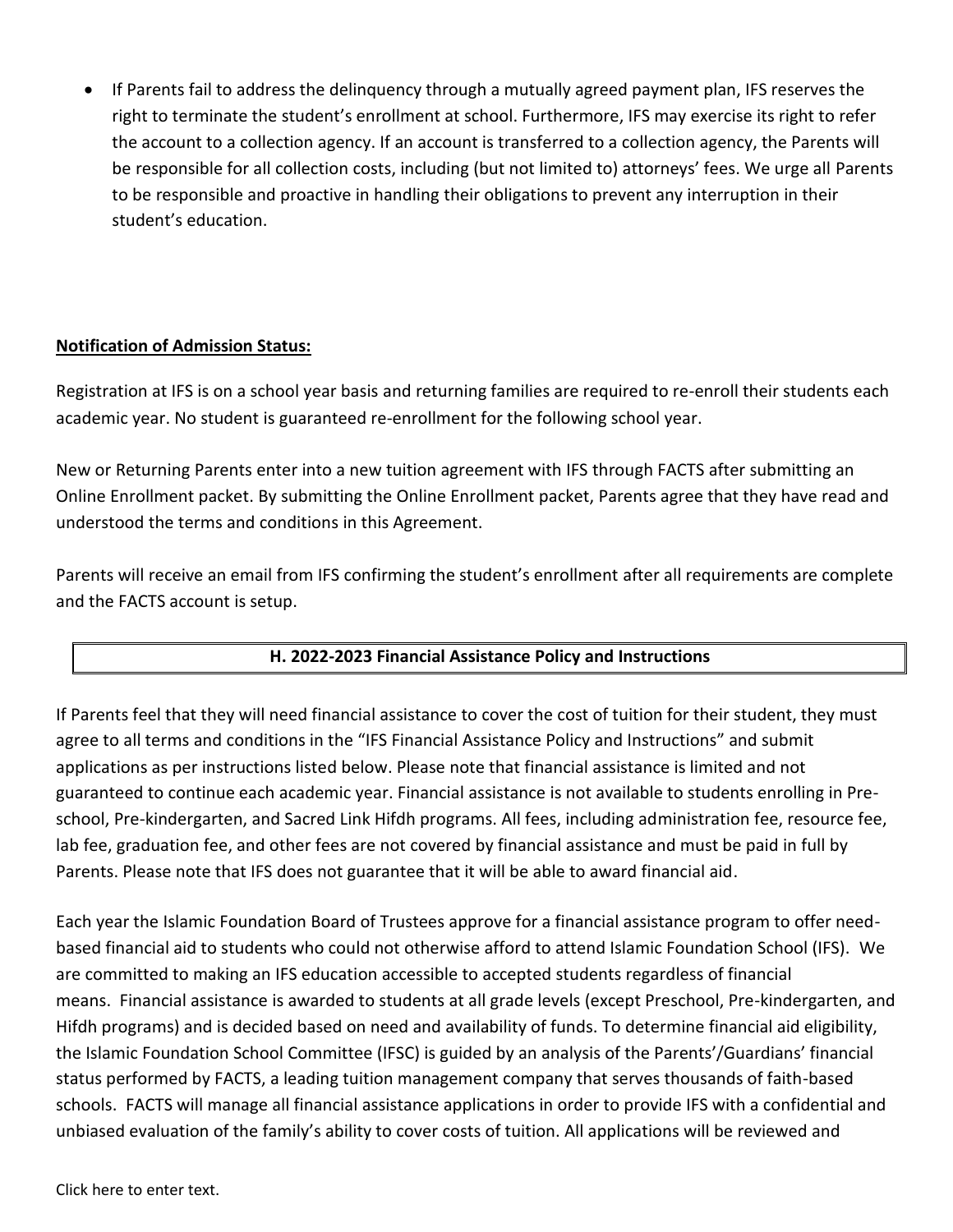assessed by the IFSC Finance sub-committee. All information shall be held in strict confidence by FACTS and IFS.

#### **Financial Assistance Policies:**

- 1. Only full-time students (grades K 12) will be eligible for financial assistance.
- 2. There are essentially two ways that qualified families can seek financial assistance for their children.
	- Empower Illinois
	- FACTS Grant and Aid
- 3. Illinois enacted the Invest In Kids Scholarship Tax Credit Program where parents can now apply for a tax scholarship through Empower Illinois. This can cover up to 100% tuition for the student, however it is subject to the donations available through this program and is determined on a first come first serve basis until the funds are depleted. All families that believe they meet the qualification criteria are encouraged to apply as early as possible to improve their chances of obtaining a scholarship through this program.
- 4. Parents are required to apply for a student scholarship through the **Empowerment Illinois Scholarship** [program](https://empowerillinois.org/) prior to applying for the FACTS Grant and Aid. To apply [click here](https://22reservation.empowerexchange.org/) or visit [https://22reservation.empowerexchange.org/.](https://22reservation.empowerexchange.org/)
- 5. IFS awards a subsidy to qualified families as determined by FACTS Grant & Aid up to 50% of tuition.
- 6. Financial assistance will be applied only to tuition costs. All other fees, including administrative fee, lab fee, resource fees, graduation fee, and other fees must be paid by the Parent/Guardian or Guarantor.
- 7. To be eligible for the FACTS Grant and Aid, parents/guardians must submit an application and supporting documents no later than **May 30th , 2022,** directly to FACTS. Incomplete or inaccurate applications will not be considered – it is the Parent's/Guardian's responsibility to ensure they have met all requirements and submit their applications as soon as possible.
- 8. Applications from Parents/Guardians who have outstanding past dues from prior year(s) will not be considered.
- 9. All applications must accompany a non-refundable processing fee of \$40, which is paid directly by the parent/guardian to FACTS.
- 10. Financial assistance will be granted only after a student is approved for admission. A student receiving financial assistance must maintain a minimum GPA of 2.5 each quarter (middle and high school students) or at least meet standards for all courses (elementary students) and must not have any severe disciplinary violations throughout the academic year.

**Students who do not meet the requirements stated above at the end of the quarter will have their financial assistance suspended for the following quarter. Students able to regain the academic/behavioral requirements in the following quarter may have their financial assistance reinstated going forward, but it will not be prorated for the probationary term. Academic/behavioral evaluations conducted upon the completion of quarter 4 may be applied to the next academic school year.** 

- 11. The IFSC Finance sub-committee will review all applications and make financial assistance allocation decisions based on analysis provided by FACTS.
- 12. IFS' goal is to accommodate as many eligible families and students as possible given its limited budget for financial assistance. In this spirit, the **maximum amount of financial assistance** given to a family or student **will not exceed 50%** of the total published tuition rate.
- 13. All terms and conditions of 2022-2023 Financial Responsibility Terms in the Parent Guide will be applicable to financial assistance recipients.